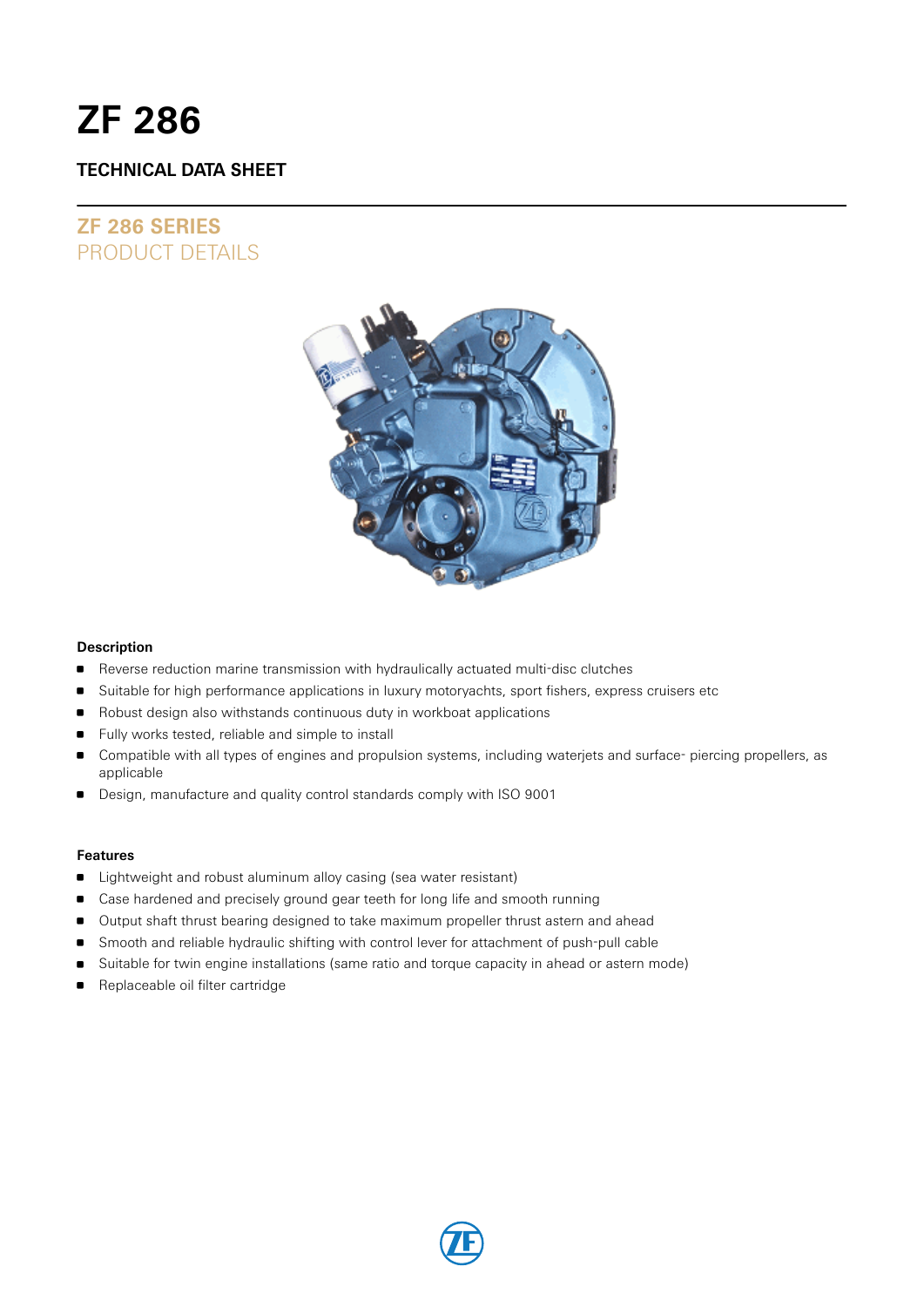# **RATINGS**

| Ratios                              | Power Factor  |        |          | Input Power Capacity |          |     |          | Max. | Max. | Max. |            |
|-------------------------------------|---------------|--------|----------|----------------------|----------|-----|----------|------|------|------|------------|
|                                     | kW/RPM hp/RPM |        | kW       | hp                   | kW       | hp  | kW       | hp   | kW   | hp   | <b>RPM</b> |
| Pleasure Duty - Diesel              |               |        | 2500 RPM |                      | 2800 RPM |     | 3300 RPM |      |      |      |            |
| 1.237*, 1.400*, 1.500, 1.966        | 0.1715        | 0.2300 | 429      | 575                  | 480      | 644 | 566      | 759  | 617  | 828  | 3600       |
| $0.923^*$ , 1.000 $^*$ , 2.269      | 0.1641        | 0.2201 | 410      | 550                  | 459      | 616 | 542      | 726  | 591  | 792  | 3600       |
| $2.481*$                            | 0.1506        | 0.2020 | 377      | 505                  | 422      | 566 | 497      | 667  | 542  | 727  | 3600       |
| 2.917                               | 0.1297        | 0.1739 | 324      | 435                  | 363      | 487 | 428      | 574  | 467  | 626  | 3600       |
| Light Duty - Diesel                 |               |        | 2100 RPM |                      | 2500 RPM |     | 2800 RPM |      |      |      |            |
| 1.237*, 1.400*, 1.500, 1.966, 2.269 | 0.1545        | 0.2072 | 324      | 435                  | 386      | 518 | 433      | 580  | 556  | 746  | 3600       |
| $0.923$ *, 1.000*                   | 0.1491        | 0.1999 | 313      | 420                  | 373      | 500 | 417      | 560  | 537  | 720  | 3600       |
| $2.481*$                            | 0.1372        | 0.1840 | 288      | 386                  | 343      | 460 | 384      | 515  | 494  | 662  | 3600       |
| 2.917                               | 0.1193        | 0.1600 | 251      | 336                  | 298      | 400 | 334      | 448  | 429  | 576  | 3600       |
| Medium Duty - Diesel                |               |        | 2100 RPM |                      | 2500 RPM |     | 2800 RPM |      |      |      |            |
| 1.237*, 1.400*, 1.500, 1.966, 2.269 | 0.1152        | 0.1545 | 242      | 324                  | 288      | 386 | 323      | 433  | 415  | 556  | 3600       |
| $0.923^*$ , 1.000 $^*$ , 2.481 $^*$ | 0.1053        | 0.1412 | 221      | 297                  | 263      | 353 | 295      | 395  | 379  | 508  | 3600       |
| 2.917                               | 0.0959        | 0.1286 | 201      | 270                  | 240      | 322 | 269      | 360  | 345  | 463  | 3600       |
| Continuous Duty - Diesel            |               |        | 1800 RPM |                      | 2100 RPM |     | 2300 RPM |      |      |      |            |
| 1.237*, 1.400*, 1.500, 1.966, 2.269 | 0.1047        | 0.1404 | 188      | 253                  | 220      | 295 | 241      | 323  | 377  | 505  | 3600       |
| $0.923$ *, 1.000*, 2.481*           | 0.0959        | 0.1286 | 173      | 231                  | 201      | 270 | 221      | 296  | 345  | 463  | 3600       |
| 2.917                               | 0.0875        | 0.1173 | 158      | 211                  | 184      | 246 | 201      | 270  | 315  | 422  | 3600       |

\* Special Order Ratio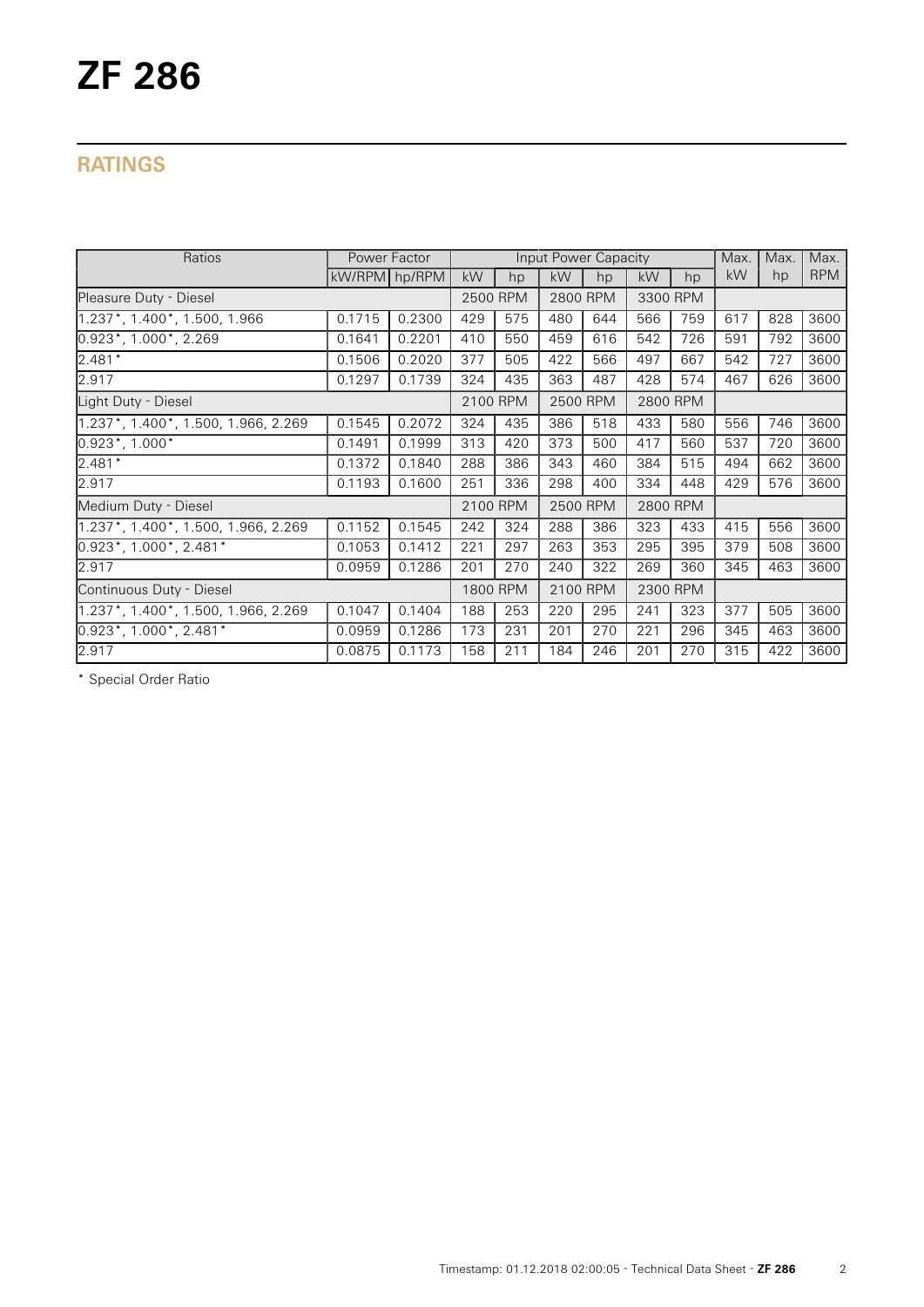# **DIMENSIONS**



| A               | B <sub>1</sub>                                             | B <sub>2</sub> | H1          | H <sub>2</sub>    |     |                    | $\sqrt{2}$ |  |  |  |
|-----------------|------------------------------------------------------------|----------------|-------------|-------------------|-----|--------------------|------------|--|--|--|
| Millimeter (mm) |                                                            |                |             |                   |     |                    |            |  |  |  |
| 146.0           | 315.0<br>55.0<br>230.0<br>230.0<br>150.0<br>316.0<br>457.0 |                |             |                   |     |                    |            |  |  |  |
| lnch (in)       |                                                            |                |             |                   |     |                    |            |  |  |  |
| 5.75            | 9.06                                                       | 9.06           | 2.17        |                   |     |                    |            |  |  |  |
|                 | Weight (kg)                                                |                | Weight (lb) | Amount of Oil (I) |     | Amount of Oil (qt) |            |  |  |  |
| 190<br>86       |                                                            |                | 5.3         |                   | 5.6 |                    |            |  |  |  |

# **BELL HOUSING DIMENSIONS**

|                  | A                                      |    | B                                             |    | C  |    | L <sub>3</sub> |      | <b>Bolt Holes</b> |                 |      |
|------------------|----------------------------------------|----|-----------------------------------------------|----|----|----|----------------|------|-------------------|-----------------|------|
| Name             |                                        |    |                                               |    |    |    |                |      | No.               | <b>Diameter</b> |      |
|                  | mm                                     | in | mm                                            | in | mm | in | mm             | in   |                   | mm              | in   |
| SAE <sub>1</sub> |                                        |    | 511.2   20.13   530.2   20.87   554.0   21.81 |    |    |    | 35.0           | 1.38 | 12                | 12.0            | 0.47 |
| SAE <sub>2</sub> | 447.68 17.63 466.73 18.38 488.95 19.25 |    |                                               |    |    |    |                |      | 12                | 10.32           | 0.41 |
| SAE <sub>3</sub> | 409.58 16.13 428.63 16.88 450.85 17.75 |    |                                               |    |    |    |                |      | 12                | 10.32           | 0.41 |
| 3 CAT            |                                        |    |                                               |    |    |    |                |      |                   |                 |      |



# **OUTPUT FLANGE DIMENSIONS**

|       |                         |                           |                         |    |                         |      |                         | <b>Bolt Holes</b> |      |              |  |
|-------|-------------------------|---------------------------|-------------------------|----|-------------------------|------|-------------------------|-------------------|------|--------------|--|
|       |                         |                           |                         |    |                         |      |                         | No.               |      | Diameter (E) |  |
| mm    | $\overline{\mathsf{I}}$ | mm                        | $\overline{\mathsf{I}}$ | mm | $\overline{\mathsf{I}}$ | mm   | $\overline{\mathsf{I}}$ |                   | mm   |              |  |
| 146.0 |                         | $5.75$ 120.65 4.75   76.2 |                         |    | 3.0                     | 14.0 | 0.55                    |                   | 16.2 | 0.64         |  |